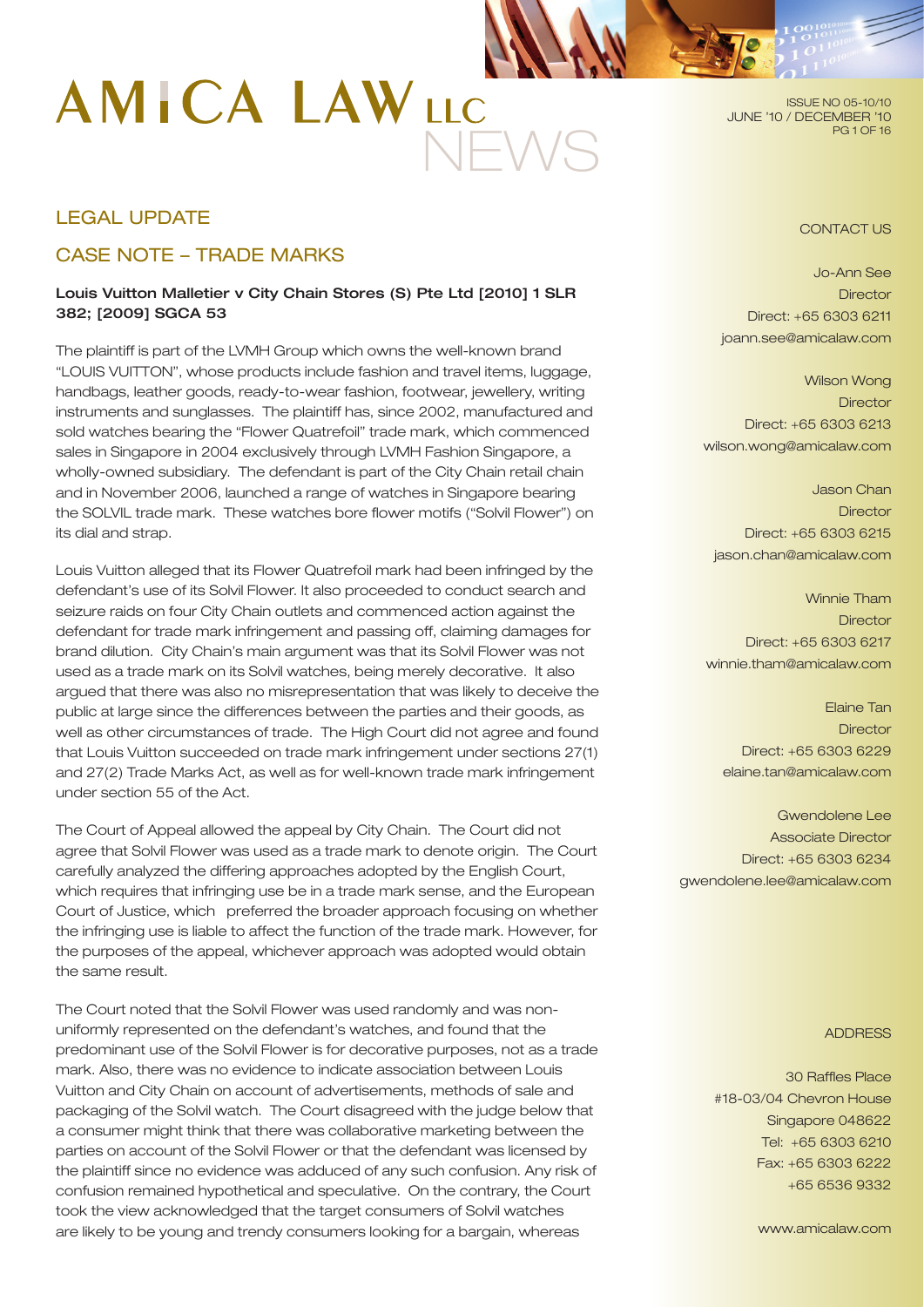

ISSUE NO 05-10/10 JUNE '10 / DECEMBER '10 PG 2 OF 16

the target consumers of Louis Vuitton products were likely to be more sophisticated and affluent and available only in three Louis Vuitton boutiques. The SOLVIL mark also appears prominently and there would be a huge price differential between the parties' products.

The Court also took the view that it was insufficient for Louis Vuitton to establish goodwill in the "Louis Vuitton" brand generally, and rather, specific goodwill in the Flower Quatrefoil mark had to be shown. As no distinctive or sufficient goodwill in the Flower Quatrefoil mark was adduced, the Court found that the action failed at the threshold of proving goodwill and that it was not necessary to consider the other two elements in the action for passing off, i.e. misrepresentation and damage. In any case, misrepresentation must be analyzed from the perspective of the potential customers of Louis Vuitton and given the difference in marketing and sale of the parties' products as well as the fact that target customers of Louis Vuitton are likely to be discernable people with discernable taste, there would be no likelihood of misrepresentation leading to confusion.

The Court also did not agree that the judge below was entitled to take judicial notice of certain "facts" in concluding that there was damage. First, he took judicial notice that certain people would be turned away from certain luxury brands on account of fakes and cheap look-alikes in the market, without any sufficient specificity or basis for reaching this view. Secondly, as Louis Vuitton failed to adduce any evidence that correlated declining sales to increase in fake and cheap look-alikes in the market, it was improper for the judge below to make any conclusive assumption of damage.

On the issue of brand dilution, the Court held that for a mark to be protectible for being "well known to the public at large", it had to be recognized by most sectors of the public. Louis Vuitton did not adduce any evidence of the degree to which the Flower Quatrefoil mark on its own is known to any relevant sector of the public, nor evidence that the Flower Quatrefoil mark has been used on its own as a trade mark or its value. The Court disagreed with the judge below that a mark can become distinctive or well known simply because it is unique, conspicuous or not descriptive.

# MediaCorp News Pte Ltd v Astro All Asia Networks PLC [2009] SGHC 176

The plaintiff is MediaCorp News, a local broadcasting company responsible for the "Channel News Asia network and registered proprietor of a stylized "A" trade mark for the network services in Class 35. The defendant is Astro All Asia Networks , a Malaysian TV and satellite broadcaster who applied to register its Astro Mark (also in the form of a stylized "A" in respect of Class 16 goods and Class 35 services.

There are several similarities between the CNA Mark and the Astro Mark (the "Two Marks"), namely, the positioning of a prominent (in size) triangular "A" device above the name and use of red for the device. MediaCorp relied on section 8(2)(b) and 8(3) Trade Marks Act to oppose Astro's application. However, the Assistant Registrar took the view that despite the similarities between the two marks, the average consumer would unlikely be confused into thinking the two marks originated from the same source and hence dismissed MediaCorp's opposition.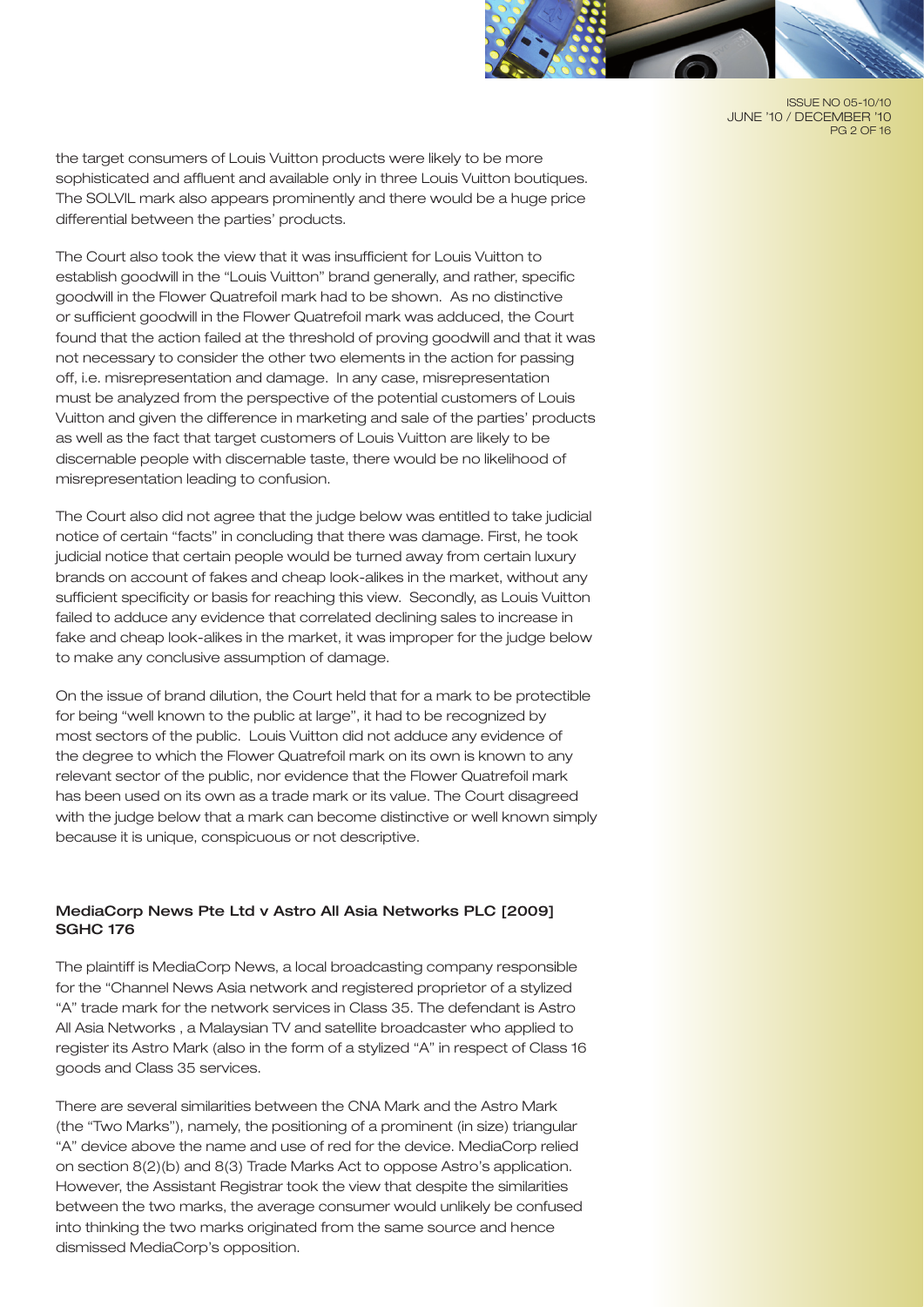ISSUE NO 05-10/10 JUNE '10 / DECEMBER '10 PG 3 OF 16

#### *Similarity of goods and likelihood of confusion*

With respect to MediaCorp's opposition under section 8(2), MediaCorp had the burden of proof to satisfy the following criteria:

- MediaCorp has an earlier registration which satisfies the definition in section 8(2) of the Act
- The Astro Mark and the CNA Mark are identical and the goods in question are similar
- The Astro Mark and the CNA Mark are similar and the goods in question are similar
- There exists a likelihood of confusion due to the similarity of the marks and the goods.

The registrar determined that due to the presence of the words on both marks which spelt out the corporate names of Astro and CNA, the differences between the two marks are not insignificant and are therefore not identical but similar (because of the red-coloured prominent triangular "A" device). The registrar further found that the two marks were similar visually and conceptually. In addition, the registrar also found that there was similarity in respect of the Class 35 services specified by both parties, especially in services relating to normal commercial activities that businesses engage in, namely, the provision and preparation of business, commerce and marketing information, production or publication of publicity texts, to which the Court agreed.

The registrar relied heavily on the fact that the CNA Mark was often cobranded with the MEDIACORP NEWS mark and the CHANNELNEWS ASIA mark to determine that the average consumer would not be confused into thinking that the CNA Mark originated from Astro. The registrar disagreed with the PAR in this regard and was of the view that the registrar had erred in applying the wrong test in determining the likelihood of confusion. The registrar clarified that the present case was in relation to Class 35 services, and thus the issues should be seen in context to Class 35 services of MediaCorp and Astro. The registrar further explained that the services provided under Class 35 by MediaCorp and Astro were targeted at businesses and retailers and not ordinary or retail consumers. As such, given the distinctive differences between the Two Marks, the registrar was of the view that businesses are discerning in making their choices and thus would unlikely to be misled or confused by the Two Marks. The registrar held that it is unlikely an average sensible consumer would be confused by the Two Marks and hence dismissed MediaCorp's claim in respect of section 8(2).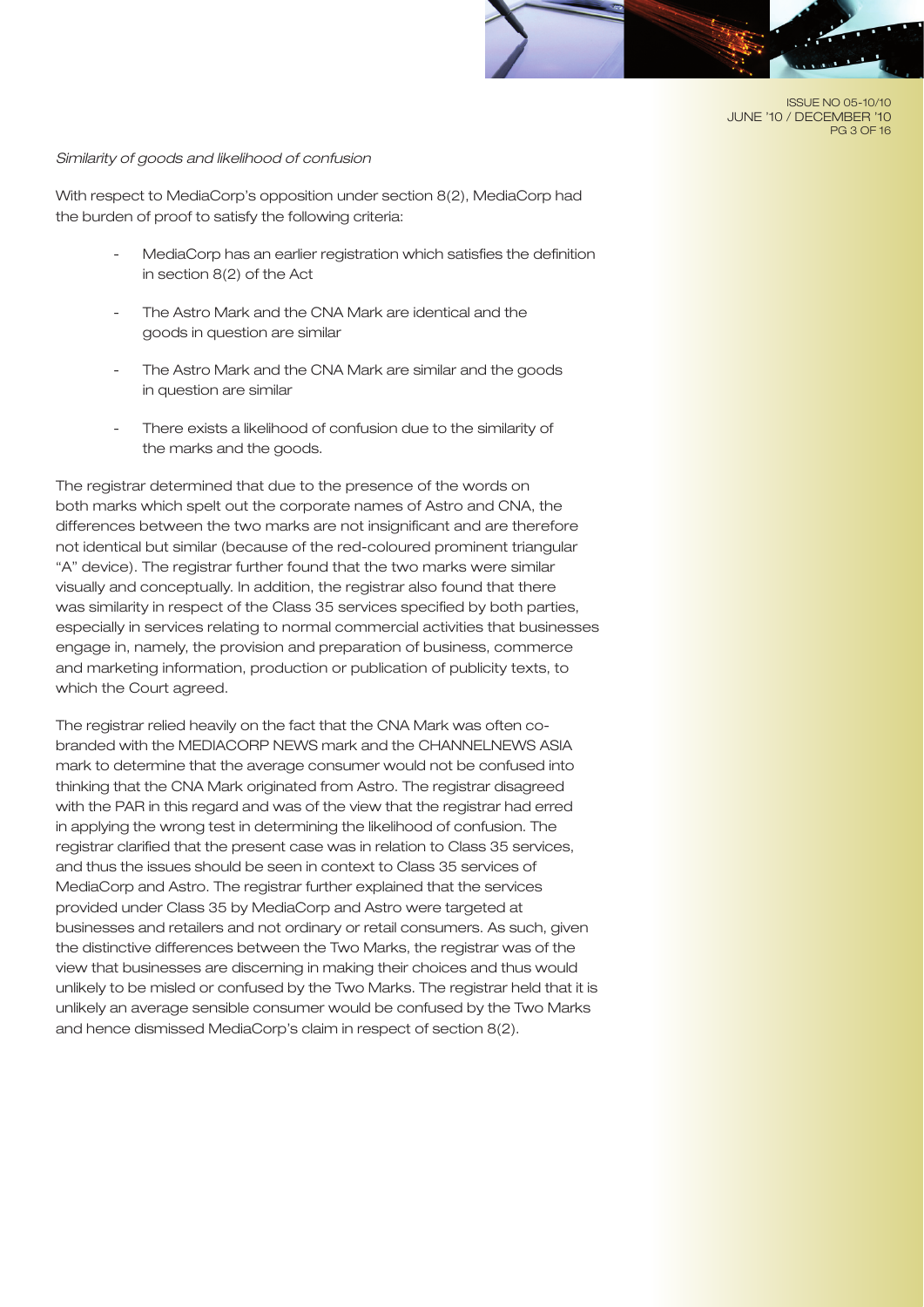

#### *Connection, confusion and damage to interests*

MediaCorp submitted that the registration of the Astro Mark ought to be prohibited under section 8(3) Trade Marks Act. The main issues for determination are:

- (a) Whether the CNA Mark is well-known in Singapore;
- (b) If so, whether use of the Astro Mark in relation to the goods and services for which it is sought to be registered would indicate a connection between those goods and services and MediaCorp
- (c) If so, whether there exists a likelihood of confusion on the part of the public because of such use; and
- (d) If so, whether MediaCorp's interests are likely to be damaged by such use.

By providing evidence of the penetration of CNA into the Singapore market (by use of viewership statistics and significant advertising and promotional marketing), MediaCorp had sufficiently established that the CNA Mark is well-known in Singapore. However, on whether the use of the Astro Mark would indicate a "connection" between the Astro goods and services and MediaCorp, the registrar held that the degree of similarity in the context of the intended consumers of the goods or services are such that a connection would not be indicated. The registrar thus dismissed MediaCorp's appeal.

## Mitac International Corp v Singapore Telecommunications Ltd and Anor [2009] SGHC 137

The Plaintiff is Mitac International Corp, a Taiwanese company who owns trade mark registrations in Singapore for "Mio" and "Mio Digi Walker" in Class 9 ("the Plaintiff's Marks"). The Defendant is Singapore Telecommunications Ltd, a telecommunications group in Singapore, who registered the "mio Box", "mio Voice", "mio TV", "mio Plan" and "mio Home" trade marks in Singapore ("the Defendant's Marks").

The Defendant had used the Defendant's Marks in advertisements and commercials exhibiting various pieces of computer equipment to market services under the umbrella term "Generation mio". No goods were sold by the Defendant under the Defendant's Marks save for its modems, namely, the "mio Box" and the "mio TV" set-top box.

The Plaintiff commenced an action against the Defendant for infringement of the Plaintiff's Marks under sections 8(1) and (2) Trade Marks Act and had also sought to invalidate some of the Defendant's Marks. Both actions were consolidated and heard together in the High Court.

#### *Trade mark infringement*

The Plaintiff's claim under trade mark infringement was dismissed by the High Court. Notwithstanding that both parties' marks included the element "mio", the High Court took the view that the test for identity of marks is a strict one.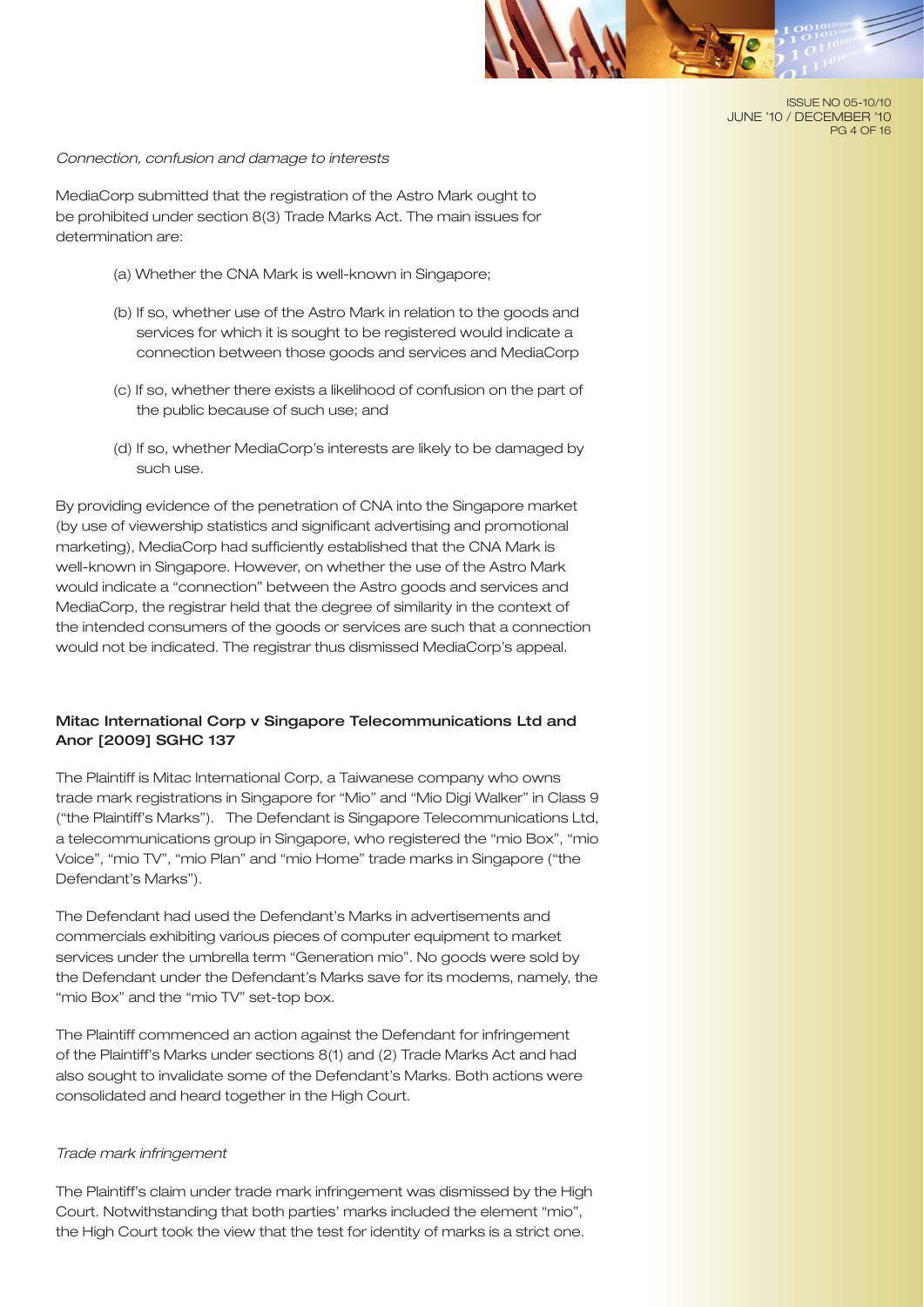

ISSUE NO 05-10/10 JUNE '10 / DECEMBER '10 PG 5 OF 16

Both marks must be visually and aurally identical. While the marks in question were aurally similar, they differed visually. In fact, both parties' marks were not even similar, taking into consideration the script, font, size and alignment of the marks.

The Court noted that the Defendant's Marks were used only in relation to the "mio Box" and "mio TV" set-top box and were not used in relation to goods such as mobile phones, telephones or televisions. As for the use of the Defendant's Marks in relation to the Defendant's advertisements and commercials, although the goods had appeared therein, the Court held that these were clearly aimed at marketing the Defendant's services under the umbrella of "Generation mio".

Hence, the issue of likelihood of confusion only arose in respect of the "mio Box" and the "mio TV" set-up box. The Court confirmed the position that the test for infringement is likely, and not actual, confusion. However, it was held that there was no likelihood of confusion as (a) there was no evidence that "mio" had become distinctive of the Plaintiff; (b) the Defendant had established itself as a well-known telecommunications service provider with "mio" being used as a sub-brand; (c) the Defendant's "mio Box" could only be obtained from its stores and the "mio TV" set-top box was not available for sale; (d) the parties' customers would be different; and (e) the process of subscribing, installing and maintaining the Defendant's "mio" services made it impossible for confusion to arise.

#### *Invalidation*

The Plaintiff's claim under section 31(5) Trade Marks Act also failed. In light that the marks complained of were neither identical nor similar to the Plaintiff's Trade Marks, and hence could not so nearly resemble the Plaintiff's Trade Marks as to be calculated to deceive.under appeal.

#### Chong Peter v Triple 8 Enterprise Pte Ltd [2010] SGHC 9

The Plaintiff is a partnership in the business of operating karaoke pubs. In late 2005, it began operations as a small pub in a location in a fairly disreputable area in Singapore under the name "神 話 Myths KTV DISCO PUB". The Defendant is a sole proprietorship which began operating a large, upscale karaoke night club in Orchard Road, one of the most expensive real estate areas in the world, under the sign "Mirage 神 話 Palace Exclusive Niteclub". The Plaintiff and the Defendant became aware of each other's existence and business presence in late January 2007. The Defendant attempted to register a trade mark for "Mirage 神 話 Palace Exclusive Niteclub" in February 2007 but eventually abandoned the application. The Plaintiff however proceeded to apply for and registered the name "神话" KTV and DISCO PUB"" in March 2007, in Class 41 for inter alia karaoke, discotheque and entertainment services. Some 2 years later, the plaintiff issued a letter of demand to the defendant to allege trade mark infringement. Notably, although the Plaintiff's trade mark "神话 KTV and DISCO PUB" was registered with the simplified Chinese character for "Hua", the actual name/sign used by the Plaintiff in practice in its business employs the traditional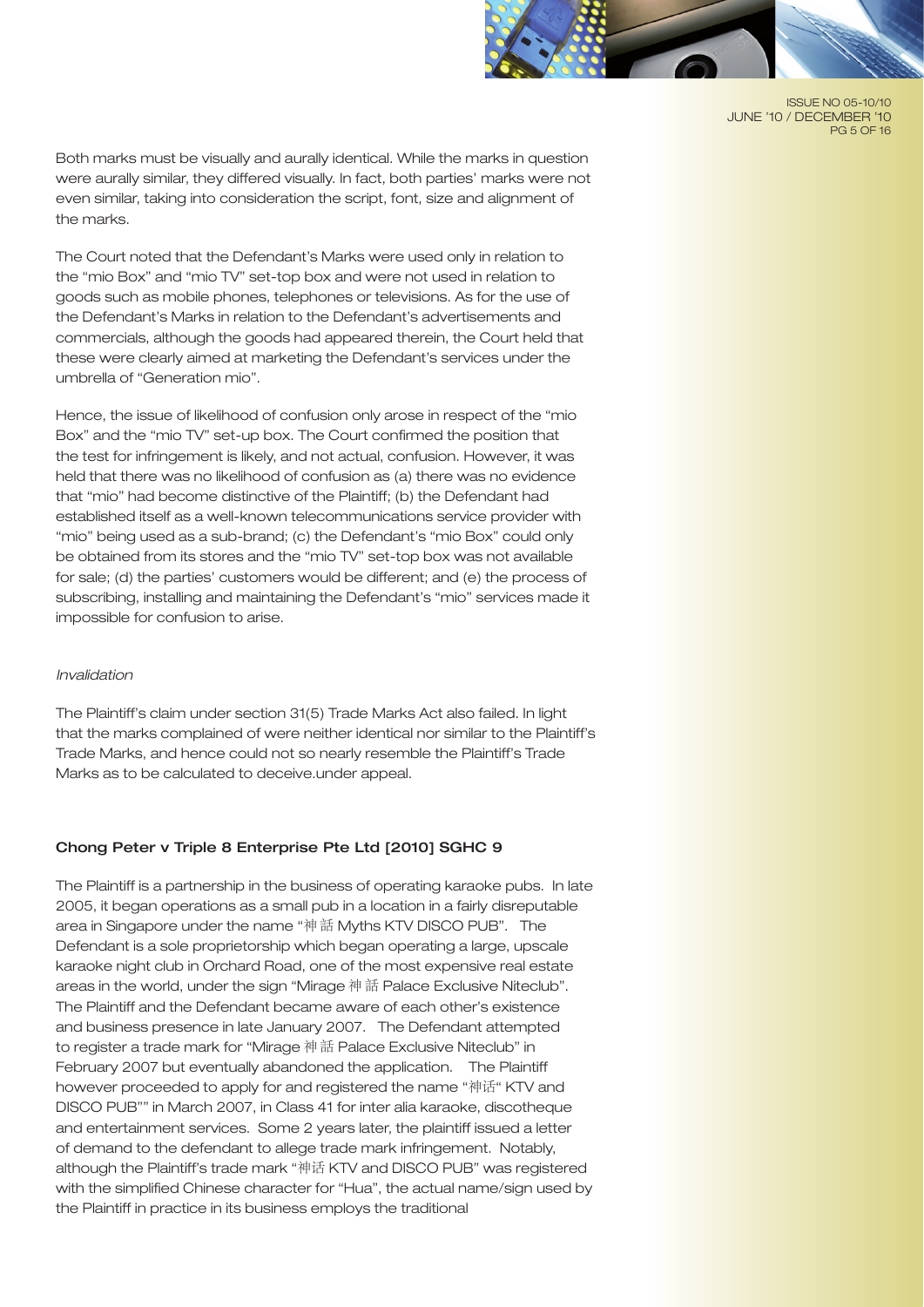ISSUE NO 05-10/10 JUNE '10 / DECEMBER '10 PG 6 OF 16

## *Trade Mark Infringement*

The Plaintiff argued that the Defendant was liable under s 27(1) Trade Marks Act for trade mark infringement. The first issue for the Court was whether the Defendant's business sign "Mirage 神 話 Palace Exclusive Niteclub" was "identical" to the Plaintiff's trade mark. Since the defendant's sign was highly stylized motif, the Court found that the sign was not identical to the registered mark. The court then proceeded to consider whether the defendant remains liable for trade mark infringement because the sign whilst not identical, should be regarded as being similar to the Plaintiff's mark.

The court found that in assessing the degree of similarity between marks concerned, it has to make an assessment of three aspects of similarity, namely, visual, aural and conceptual similarities, and evaluate the importance to be attached to these different elements, having regard to the goods or services in question. The assessment is made from the perspective of the average consumer of the goods or services in question who is deemed to be reasonably well-informed, observant and circumspect. This approach on assessment was laid down in *The Polo/Lauren Co, LP v Shop in Department Store Pte Ltd [2005] 4 SLR 816* and *Caterpillar Inc v Ong Eng Peng (formerly t/a Catplus International) [2006] 2 SLR 669.*

The Court was of the view the visual and conceptual differences between the Plaintiff's mark and the Defendant's business sign were obvious and plentiful. The court opined that the Plaintiff's mark consist of a handwritten notation, without any characteristic or distinguishing graphical representation. On the other hand, the defendant's sign involves the use of stylized lettering, borders and graphics in an "intricate arabesque rhombus design".

However, as regards aural similarity, the court agreed there was clearly a case of prima facie aural similarity and held that to the mandarin-speaking public in Singapore, the respective clientele of both the plaintiff and the defendant's establishments referred to either establishment by the phonetics "Shen Hua" as an abbreviation of the full names of the establishments.

Nonetheless, the court went on to find that whilst there was a common aural denominator, that had little effect and was negligible because a prospective client will have no misgivings as to whether he was at the right establishment or not, given the respective locality of the establishments, the profile of the respective clientele and the differences in terms of quality and standards of the respective services provided, meant that the plaintiff's claim of confusion was speculative.

#### *Passing Off*

The Court similarly dismissed the Plaintiff's claim of passing off, holding that the requirements for a passing off action were not established. The Court noted that the plaintiff had not established that it had acquired goodwill in the goods or services provided by it, noting that "mere sales without more" are not necessarily synonymous with protectible goodwill. Goodwill is "the attractive force which brings in custom" and merely showing custom or profits alone is insufficient.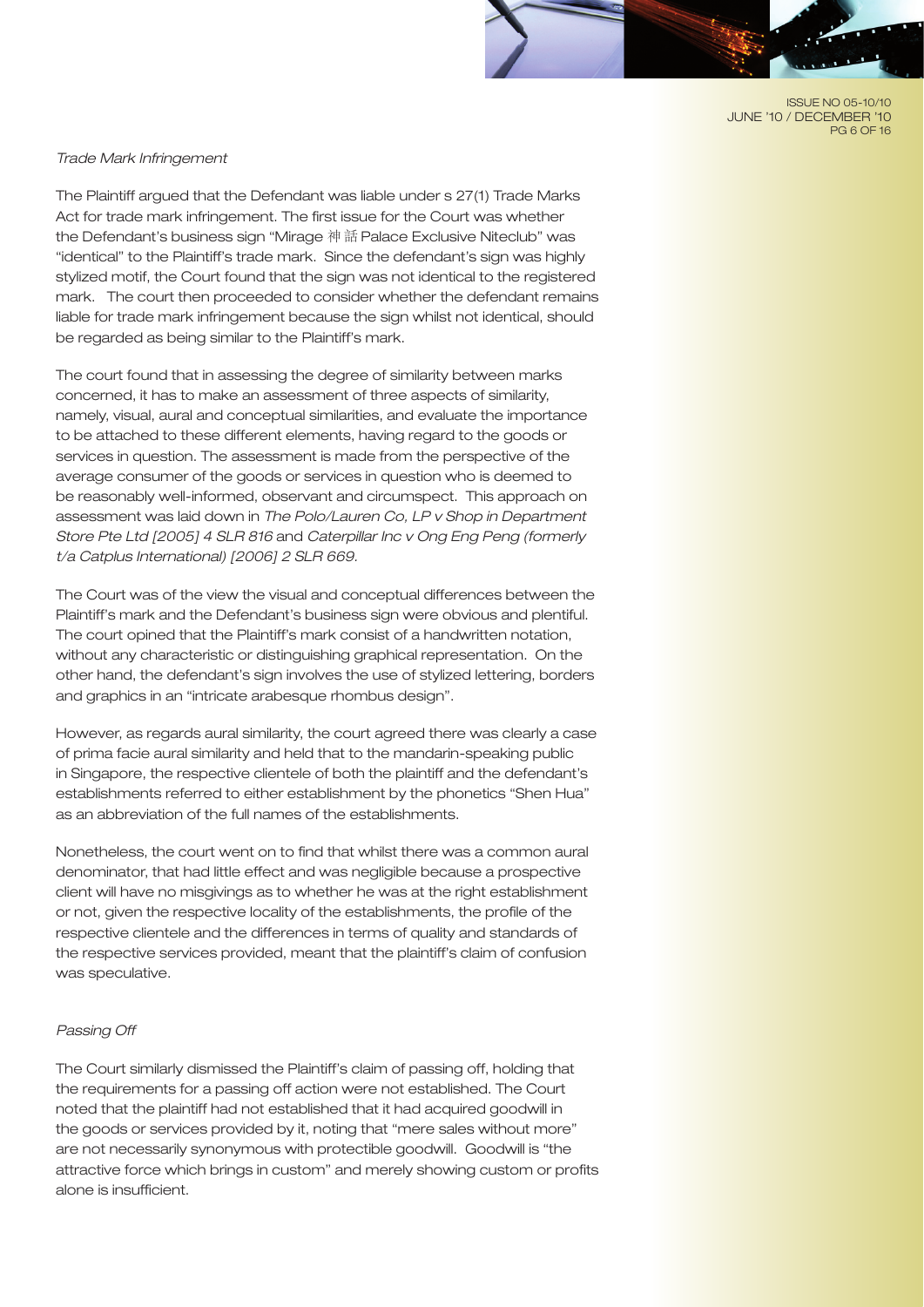

ISSUE NO 05-10/10 JUNE '10 / DECEMBER '10 PG 7 OF 16

Not surprisingly, the court also found that the plaintiff could not prove that the defendant had made a misrepresentation to the public that would mislead the relevant segment of the public into the belief that the provided by the defendant were those of the plaintiff. The court opined that an ordinary, sensible member of the public would not believe that a upscale establishment in a prime retail district would represent itself as an affiliate of the plaintiff's establishment. Further, given the limited similarities between the defendant's sign and the plaintiff's mark, there was no basis to find any misrepresentation. Indeed, the court remarked that the defendant's goodwill could be diluted or tarnished as a result of any association with the plaintiff.

# Mobil Petroleum Co, Inc v Hyundai Mobis [2009] SGCA 38, [2010] 1 SLR 512

Mobil Petroleum Co, Inc. ("Mobil"), is the proprietor of the MOBIL trademark and MOBIL derivative trade marks in Singapore and elsewhere and is largely engaged in the oil and oil lubricant business. Most of the registered trade marks belonging to Mobil are in Class 4 of the Nice Classification.

Hyundai Mobis ("Hyundai Mobis") is engaged in the business of designing and manufacturing automotive parts which can be used for various brands of automobiles and had applied to register its MOBIS trade mark in Class 12. Mobil opposed the registration of the mark on grounds that the MOBIS trade mark is similar to Mobil's registered trade mark MOBIL and could give rise to confusion. The trade marks of the respective parties are represented below:





Mobil's trade mark Hyundai Mobis' trade mark

Mobil had been unsuccessful in its opposition to the registration of the MOBIS trade mark at first instance and had appealed against the decision of the Principal Assistant Registrar allowing the MOBIS trade mark to proceed to registration. In the appeal before a High Court Judge, Mobil's appeal was dismissed and the decision of the Principal Assistant Registrar was upheld. Mobil filed a further appeal to the Court of Appeal.

At the material time, Mobil does not have an earlier trade mark registration in Class 12 for its MOBIL trade mark. Therefore, in the appeal to the Court of Appeal, Mobil limited its grounds of opposition to section 8(3) of the Trade Marks Act which allows the owner of a well-known mark to rely on its trade mark to prevent the registration of a similar or identical mark in respect of dissimilar goods as long as certain conditions are met.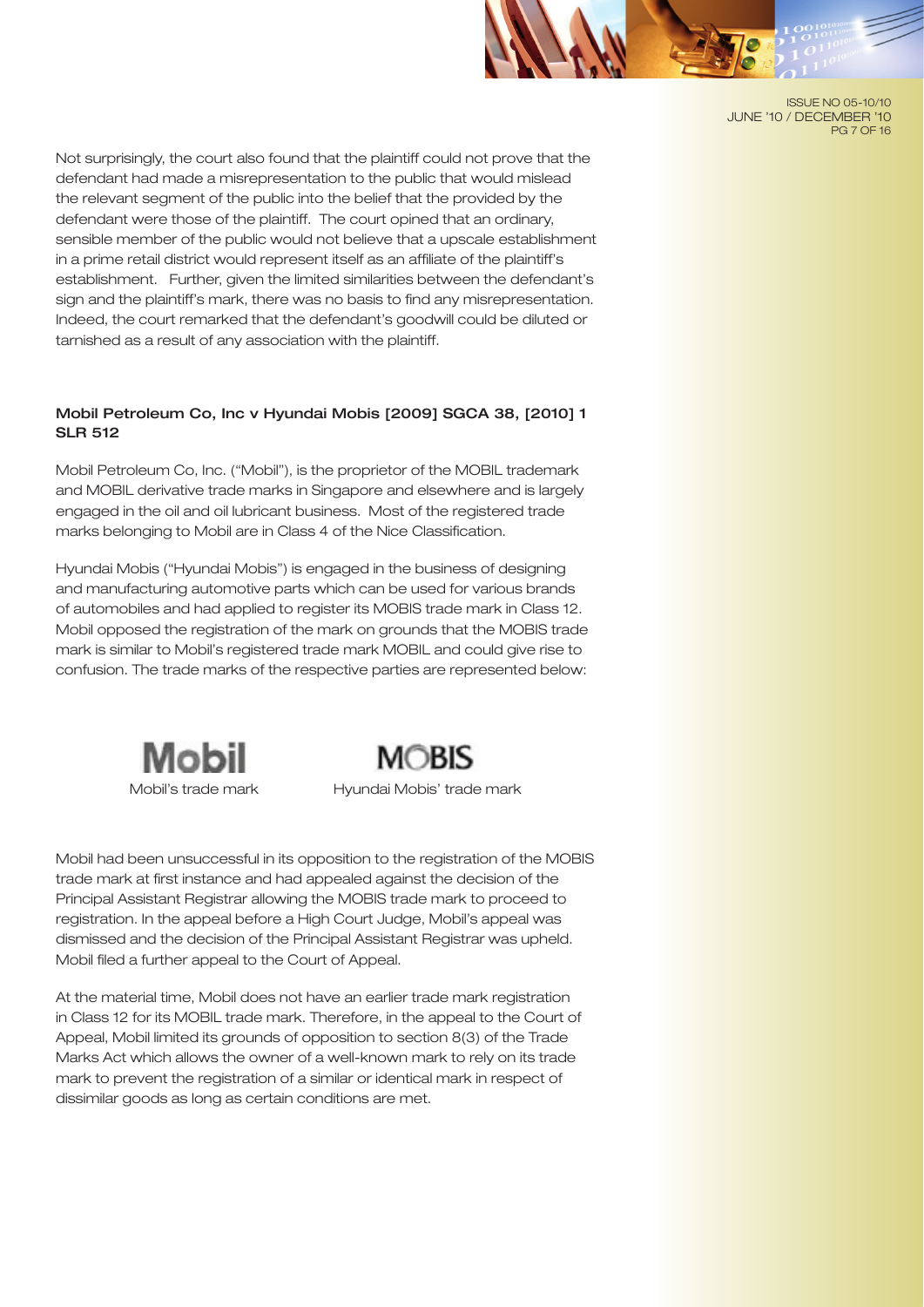

ISSUE NO 05-10/10 JUNE '10 / DECEMBER '10 PG 8 OF 16

#### *Connection, confusion and damage to interests*

At the appeal, the fact that the MOBIL and MOBIS trade marks are similar and that the goods covered by the MOBIS trade mark application are dissimilar to those covered by the MOBIL trade mark were not disputed. Since it was also not disputed by Hyundai Mobis that the MOBIL trade mark is a well known trade mark in Singapore, the main issue to be decided by the Court of Appeal was whether the use of the MOBIS mark would indicate a connection between the Hyundai Mobis' goods and Mobil and whether it would give rise to the likelihood of confusion and a likelihood of damage to Mobil's interests within the meaning of section 8(3) Trade Marks Act.

Before considering the requirements under section 8(3) Trade Marks Act, the Court of Appeal considered the interaction between the common law of passing off and the protection that is accorded to well known marks under the Trade Marks Act. The Court of Appeal cautioned against applying the tests derived from the law of passing off to the law relating to well known marks since the law of passing off requires a trade mark to possess goodwill in the territory whereas the law relating to well known marks has dispensed with such a requirement. That being said, the Court of Appeal acknowledged that there are many similarities between the two regimes since the law relating to well known marks were enacted to supplement the protection already accorded to well known trade marks under the common law of passing off. Therefore, the Court of Appeal stated that there should be a level of commensurability between the two regimes.

On the issue of "connection", the Court of Appeal held that a mere association or recollection would be insufficient; it is necessary to show an existing relationship between the goods covered by the opposed mark and the proprietor of the well known mark. The Court of Appeal cautioned against speculating that the proprietor of the well known mark expand into the applicant's fields of business to suggest that a connection exists.

On the issue of "confusion", the Court of Appeal noted that they are to take into account all relevant factors and apply the "global confusion test". Further, the Court of Appeal reminded us that confusion is to be assessed from the viewpoint of a substantial portion of the public or from the viewpoint of an ordinary individual of average intellect and care. Accepting that the trade channels of both Mobil and Hyundai Mobis are different, that consumers would be slow to connect MOBIS vehicle parts with Mobil since Mobil, despite having been in business for many years in Singapore, had not ventured into the business of providing or selling vehicle accessories/parts and that motorists are unlikely to purchase vehicle parts on the spur of the moment, the Court of Appeal found that the chances of the public being confused and deceived were quite remote.

Finally, on the issue of "damage", the Court of Appeal distinguished between the requirement to show "damage" under the law of passing off and the law relating to well known trade marks. In the former, damage is in respect of the goodwill in the trade mark while in the later instance, it is sufficient to show that the interests of the proprietor is likely to be damaged. For the purposes of section 8(3) Trade Marks Act, the damage to the proprietor's interests must stem from the perceived connection between the goods of the applicant and the proprietor of the well known mark and the fact of confusion arising on the part of the public. Possible heads of damage include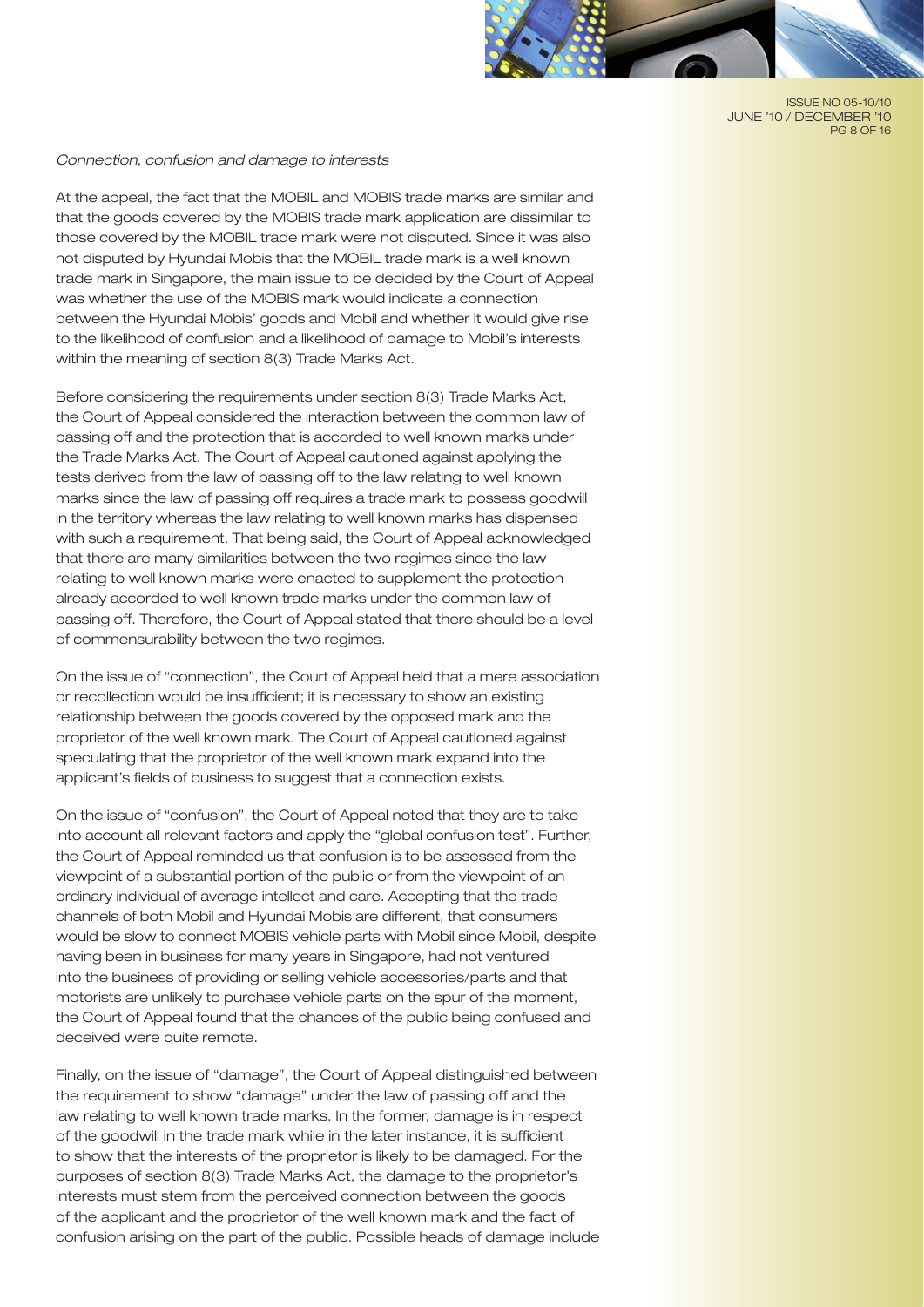ISSUE NO 05-10/10 JUNE '10 / DECEMBER '10 PG 9 OF 16

the restriction to the possible expansion of use of the well known mark by the proprietor if the opposed mark is allowed to proceed to registration and the risk of litigation. The Court of Appeal found, as there is little evidence that Mobil may expand into the business of producing and selling automotive parts and that the registration of the MOBIS trade mark would expose Mobil to the risk of litigation, that Mobil had failed to show that its interests are likely to be damaged.

In light of the foregoing, the Court of Appeal dismissed Mobil's appeal and held that the MOBIS mark should be allowed to proceed to registration.

# CASE NOTE - PATENTS

# Muhlbauer AG v Manufacturing Integration Technology Ltd [2010] SGCA 6

The Appellant was a German company with a registered Singapore Patent No. 117982 in Singapore. The patent described a machine for inspecting, picking up and placing electronic components onto printed circuit boards or tape and reel packaging, with 10 claims attributed to the patent.

In the Court below, the Respondent acknowledged that its machine infringed all ten claims of the Patent. In its counterclaim, however, the Respondent contended that the Patent lacked novelty as well as any inventive step vis-àvis the state of the art and should therefore be found to be invalid.

After considering the evidence on both sides, particularly the testimony of two opposing expert witnesses, the trial judge found that the crux of the inventive concept in the Patent - the carrying out of vision inspection concurrently during the rotation of two pick up heads and via the through opening between the pick up heads - was already disclosed in and anticipated by the prior art. He further observed that what the Appellant had succeeded in inventing was in fact only a more efficient utilisation of two pick up heads, and not anything novel. Accordingly, he concluded that the Patent was not novel or inventive and therefore invalid.

The appeal was allowed by the Court of Appeal and the patent held to be valid. In reaching its decision, the Court of Appeal made the general observation that ultimately, it was the Court which decided whether or not the requisite legal criteria in a patent case had been satisfied, not the expert witnesses. This was not an unimportant practical point, simply because many experts would not themselves fall within the category of a hypothetical person "skilled in the art" as they would possess extraordinary knowledge as well as expertise.

## *Novelty*

The Court cautioned against over-generalising and pitching the inventive concept of a patent at too high a level of abstraction. Adopting "inspection on the fly" as the defining inventive concept of the Patent would constitute far too broad an approach. Simply because two (or more) inventions shared the broad categorisation of "inspection on the fly" did not mean that they could not be novel if the specific method adopted justified the invention concerned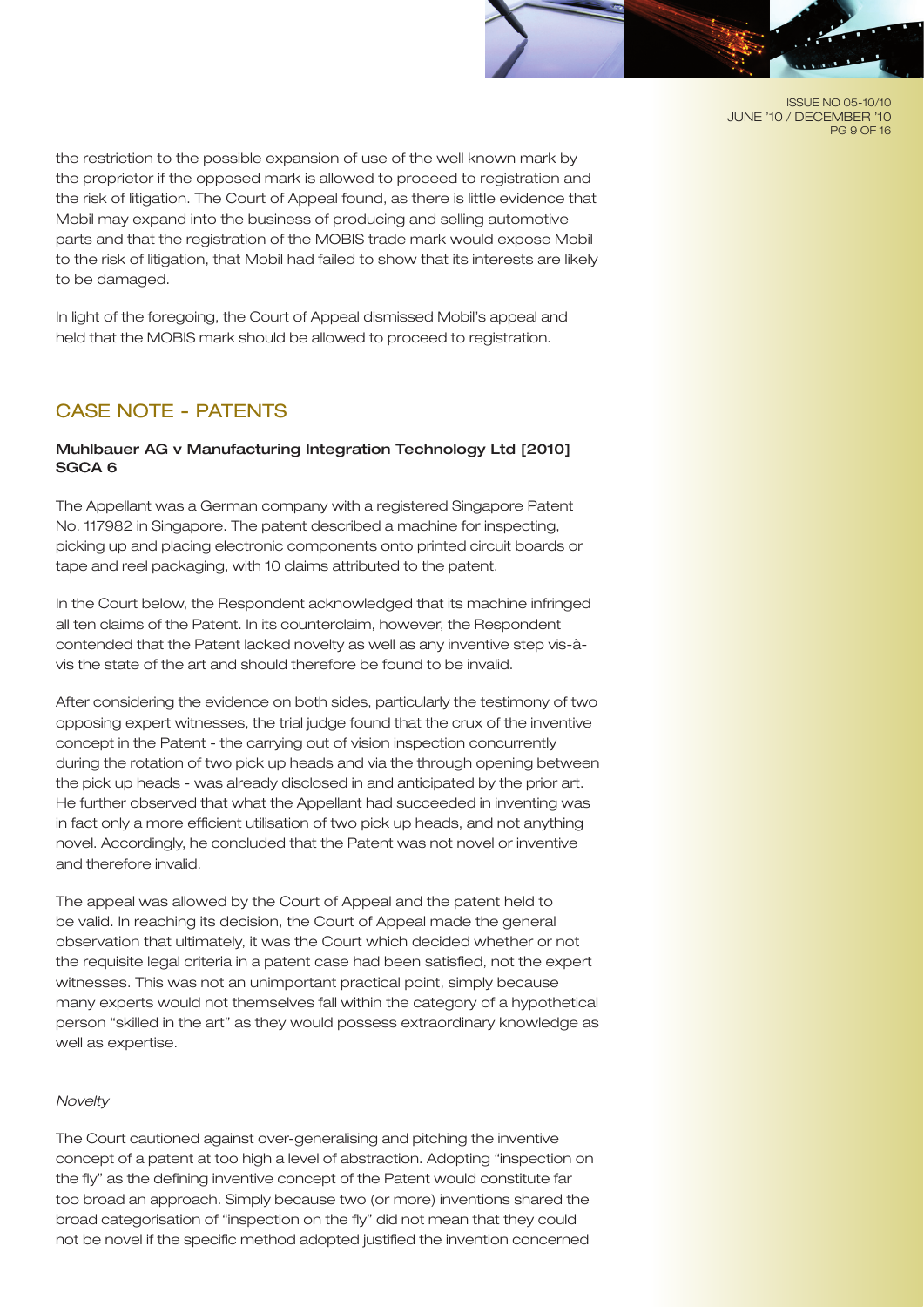

ISSUE NO 05-10/10 JUNE '10 / DECEMBER '10 PG 10 OF 16

being considered novel. To illustrate this point, the Court of Appeal cited the example of the ubiquitous television, which inventive concept might be summarised as "a viewable screen for the projection of moving images". However, liquid crystal display ("LCD") and plasma technology have separately attained this end through starkly contrasting processes. LCD screens are, in layperson's terms, sandwiches made up of liquid crystal pushed into the space between two glass plates. Images are created by varying the amount of electrical charge applied to the crystals. Plasma screens, on the other hand, utilise a matrix of tiny gas plasma cells charged by precise electrical voltages to create a picture. Both technologies have their own separate patents, similar end results notwithstanding.

Adopting a lower level of abstraction in defining the inventive concept of the patent, the Court of Appeal found that the true inventive concept which the Patent embodied was the concurrent inspection of a wafer die through a pivoting part located between two pickup heads. This constituted a genuinely different (and specific) method of achieving the desired result of "inspection on the fly". None of the prior art achieved the said result in the same manner.

#### *Inventive Step*

In determining whether the atent possessed an inventive step, the Court of Appeal clarified that it was permissible to construct a "mosaic" out of the various pieces of prior art in the inquiry for obviousness unless the act of "mosaicing" itself was not obvious to the notional skilled person. If, however, in order to arrive at the subject-matter of a claim, it was necessary to make a mosaic of extracts from documents published over a period of time, taking suggestions from one with suggestions from others independent of it, then there can be little doubt that the claim possessed inventive subject-matter.

The Court of Appeal further noted that the fact that the prior art "teaches that two heads may be employed" did not make it similar to (let alone the same as) the Patent. In fact, the prior art proceeded on the premise that the number of pickup heads had to be increased to improve throughput. In other words, the more pickup heads, the greater the productivity of the machine. In the circumstances, therefore, the patent had adopted an inventive step by choosing to go with two pickup heads – and two pickup heads only. Thus, two prejudices were overcome by the Appellant: the prejudice against the use of two heads, and the prejudice in favour of multiple heads.

Lastly, the Court noted that while commercial success, increased throughput and higher sales were arguably not conclusive as to matters of novelty and obviousness, these facts did function in some measure, not least by way of confirmatory evidence of the novelty and obviousness of the patent.

# ASM Assembly Automation Ltd v Aurigin Technology Pte Ltd and Ors [2010] 1 SLR 1

The plaintiff company, ASM Assembly Automation Ltd ("ASM"), was the registered proprietor of Patent No 104354 which related to an apparatus and method for automatically placing an array of solder balls onto a substrate, such as a ball-grid array ("BGA") substrate. The first defendant was Aurigin Technology Pte Ltd ("Aurigin") and the second and third defendants were Mr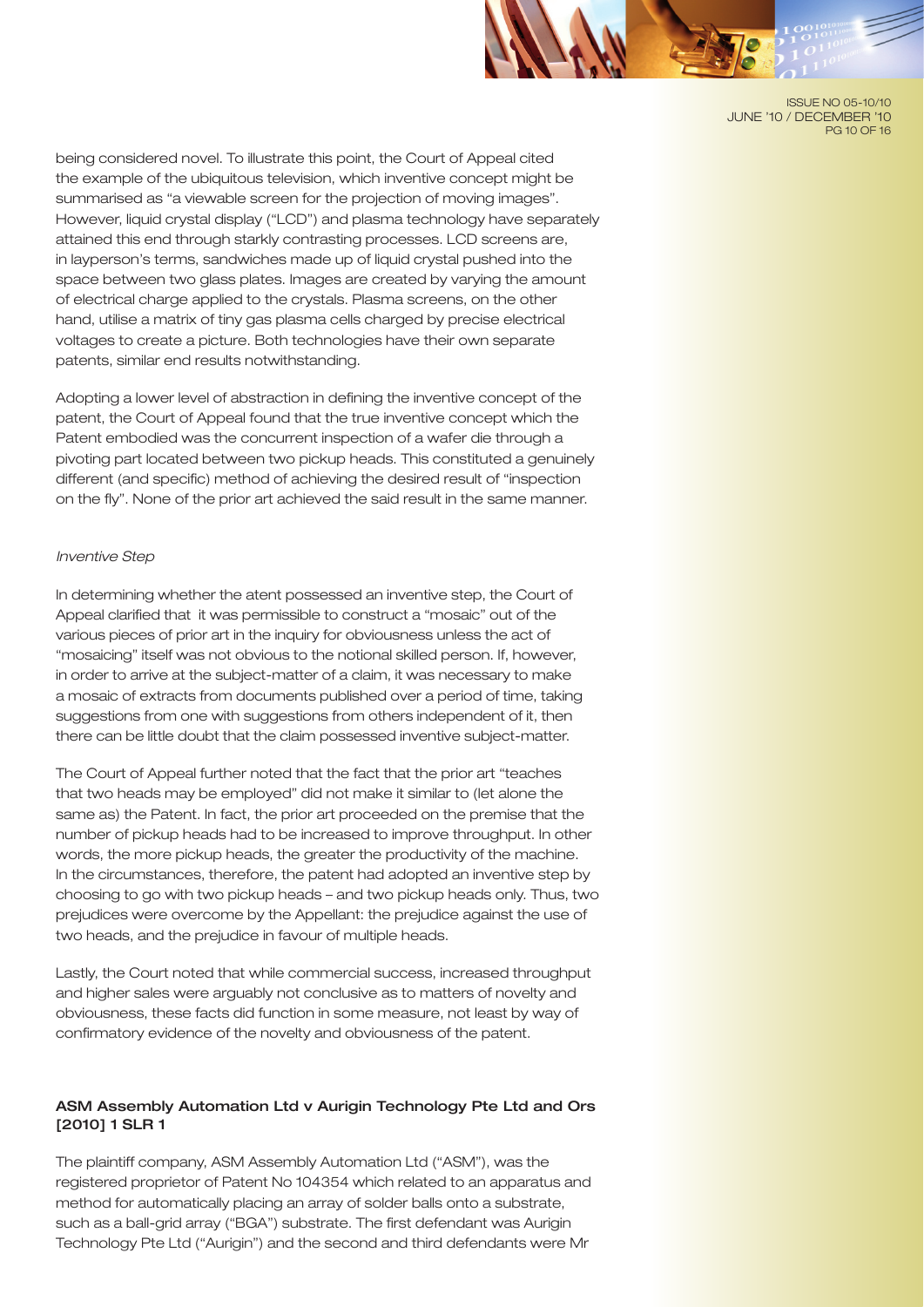

ISSUE NO 05-10/10 JUNE '10 / DECEMBER '10 PG 11 OF 16

Lim Ee Teoh ("Mr Lim") and Mr Tam Wing Wah ("Mr Tam") respectively, who were Aurigin's directors who had directed, authorized, counseled or procured Aurigin's alleged infringement of the patent. Aurigin's alleged infringing product was an automated BGA solder ball placement machine which housed a key solder ball placement module based on the patented solder ball placement module design of ASM. The said module, known as the AU800, was patented in Singapore on 30 Apr 2007.

ASM sought (1) a declaration that its patent was valid and that the defendants' AU800 had infringed its various claims; (2) an injunction to restrain the defendants from infringing the patent; and (3) an inquiry as to damages or alternatively an account of profits made by Aurigin and its directors as a result of the alleged infringement of the patent. In response, Aurigin rejected ASM's claims and, inter alia, sought an order that the patent be revoked on grounds of lack of novelty and inventiveness, and an injunction to restrain ASM from threatening their customers with legal proceedings for infringing ASM's product.

#### *Expert Witnesses*

One of ASM's expert witnesses was a patent lawyer and a partner in the American intellectual property firm which was responsible for prosecuting ASM's United States patent. The High Court opined that the evidence given as a patent attorney would not be relevant to issues pertaining to the views of a person skilled in the art.

This case exemplifies the importance of a party's expert witnesses in the determination of the novelty and inventive step in a patent case. In accepting Aurigin's arguments that the Patent lacked novelty and inventive step, the Court relied heavily on the explanations by its expert witnesses although the Court clarified that what matters is not an expert's conclusion but the reasons for the conclusion. In contrast, ASM's expert witnesses could not coherently explain or justify the novelty and inventiveness of ASM's patent.

## *Groundless Threats*

With regard to the issue of groundless threats, the Court found that ASM, by demanding through its solicitors, that Aurigin cease and desist from "making, disposing of, offering to dispose of, importing, or keeping whether for disposal or otherwise, as well as withdraw from circulation and sale of the infringing product" in order to avoid legal proceedings, had threatened Aurigin with legal proceedings within the meaning of s 77(1) Patents Act.

Aurigin was thus entitled to relief unless ASM was able to justify its threat. To do so, ASM first had to show that the acts in respect of which proceedings had been threatened constituted or would constitute an infringement of the patent. Secondly, the patent had to be shown not to be invalid. As regards the second condition, where the patent of the party making the threats was found to be invalid, its threats were unjustified and the aggrieved party was entitled to relief.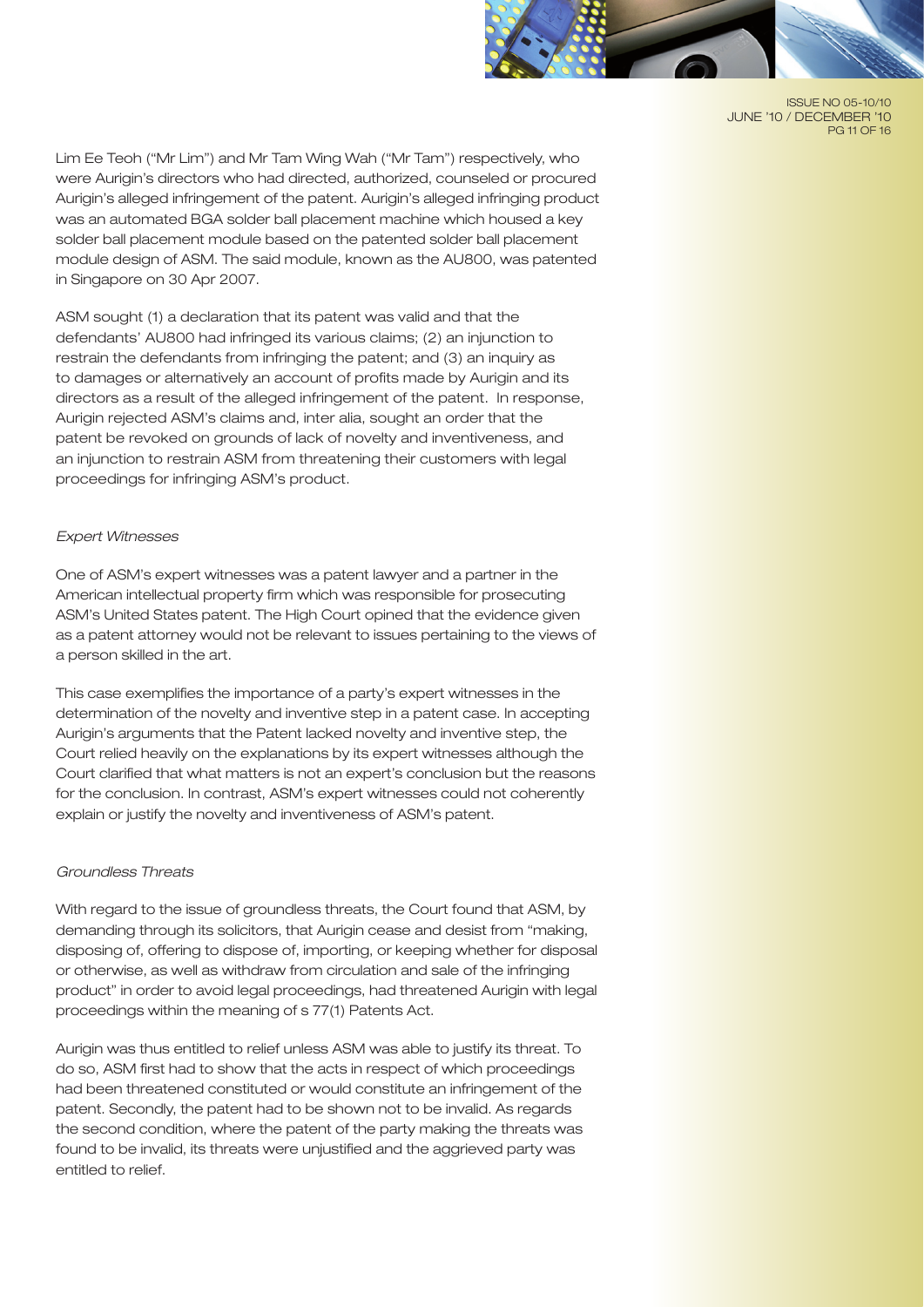ISSUE NO 05-10/10 JUNE '10 / DECEMBER '10 PG 12 OF 16

The Court noted that there was a divergence in the interpretation of the relevant sections of the UK Patents Act and the Singapore Patents Act due to the inclusion of section 70(2A) UK Patents Act. The present position in the UK meant that even if the patent of the party making the threats is shown to be invalid, that party may avoid liability for making the threats by showing that when the threats were made, he did not know, and had no reason to suspect, that the patent was invalid. However, as there had been no modification to section 77 of the Singapore Patents Act, the Singapore position for groundless threats remained one of strict liability, as illustrated in the case of *Demel v Jefferson*, which preceded the 2005 amendments to the UK Patents Act.

# CASE NOTE - ASSESSMENT OF DAMAGES

# Fish & Co Restaurants Pte Ltd v MFM Restaurants Pte Ltd and Anor [2009] SGHC 270

This case arose from the Assistant Registrar's assessment of damages in relation to a consent judgement.

The plaintiff owns a chain of seafood restaurants called "Fish & Co". The first defendant owns a competing chain of restaurants called "The Manhattan Fish Market". The second defendant, Low Theng Yong Dickson ("Dickson") was the former operations manager of the plaintiff until his resignation. The plaintiff had sued against Dickson for taking, using and divulging confidential information concerning food recipes, cooking tips and methods and kitchen operations unique to Fish & Co, in breach of the non-competition clause in his contract of employment.

The action was discontinued after the dispute was settled. MFM and three Malaysian companies agreed to be parties to the settlement even though they were not named as defendants in the action. The terms of the settlement were recorded in a Settlement Deed. Five months after the deed was signed, the plaintiff filed a frsh action against MFM and Dickson for breach of the deed, which prohibited the defendants from using serving pans identical and any slogans/jingles identical to or confusingly similar to that used by the plaintiffs, as well as to from using a garlic lemon butter sauce identical to the plaintiff's.

#### *Assessed Damages*

 The plaintiff's expert was a forensic accountant. He worked out two alternative methods to compute damages. One method was based on the revenue that the plaintiff would have made but for the defendant's breach. The other method was to compute the plaintiff's loss of profit utilizing MFM's sales figures, based on the premise that part of the latter's sales were as a result of the breach. The Assistant Registrar adopted the first method but varied the original parameters of Method A to confine the damages to only one outlet (as opposed to 3 other outlets).

The plaintiff disputed with the variation adopted by the Assistant Registrar and appealed to the High Court. The plaintiff argued that the defendants' breach of the deed had caused confusion that resulted in the plaintiff's customers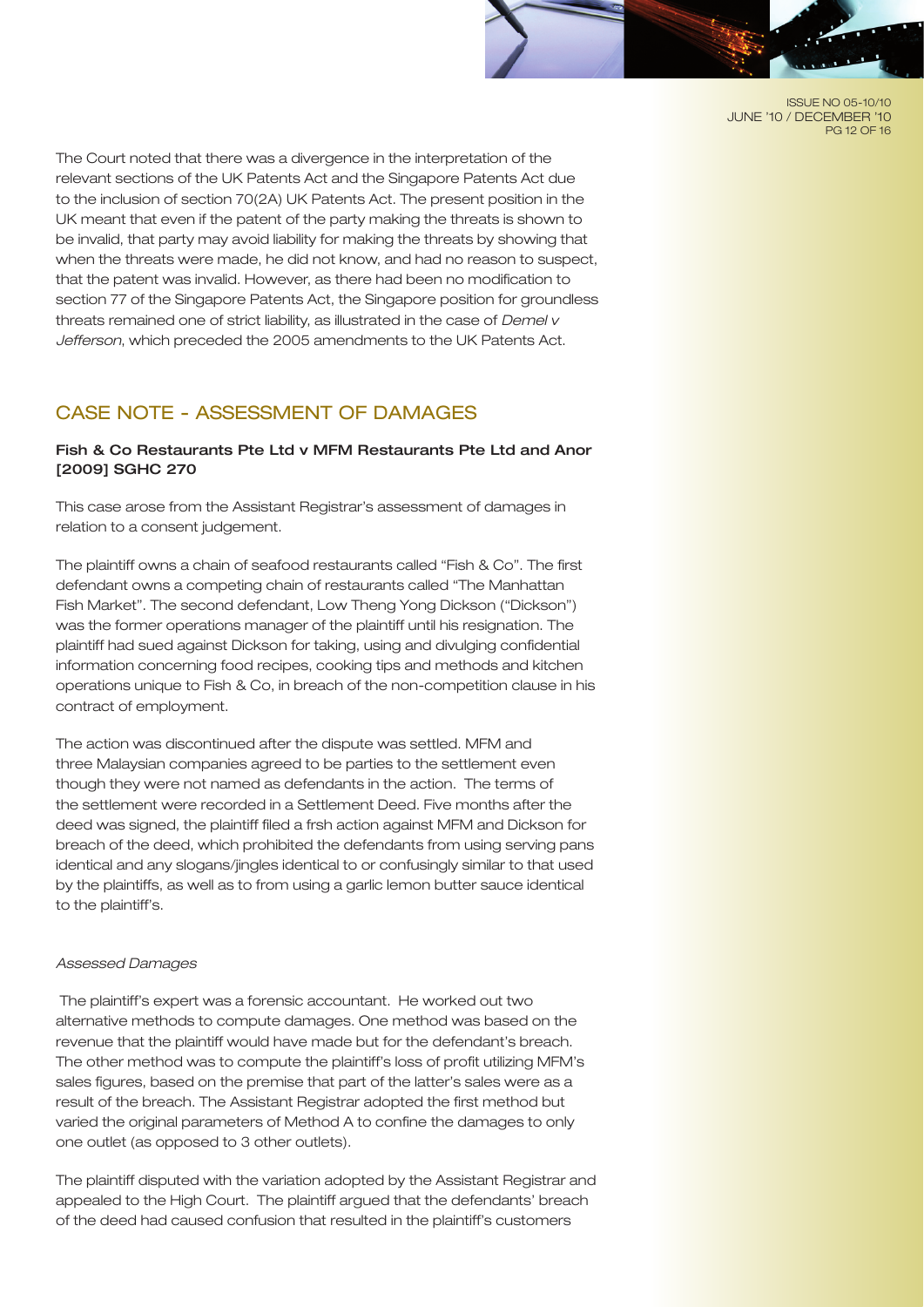ISSUE NO 05-10/10 JUNE '10 / DECEMBER '10 PG 13 OF 16

going to the MFM because the customers thought that they were going to the plaintiff's restaurant, that the intention of the clause that was breached was to create differentiation between the Fish & Co. restaurants and those operated by MFM and that during the period of the breach, the defendants gained an unfair advantage which allowed them to get into the seafood restaurant business from a more advantageous position.

Accordingly, the plaintiff submitted that the proportion of its loss of profits attributable to the defendant's breach should be at least 80%. The defendant submits that the plaintiff is entitled to, at best, only nominal damages or that 60% figure adopted by the Asst. Registrar should be reduced to 5-10%. The defendant also submitted that the Assistant Registrar had erred in awarding damaged "akin to passing-off" when the original claim was for breach of the deed.

The High Court agreed with the defendant in that the Asst Registrar had erred in conflating legal principles with regards to awarding damages. The Court explained that a passing-off action can lie without proof of damage. For a contract claim, the plaintiff must prove its claim for damages, unlike a passing off action where inferences of damage can be presumed to have taken place. The Court found that the principles for assessing damages in breach of contract cases are no different from the principles for assessing damages in breach of confidence cases. The Court held that the damages for breach of contract should be assessed based on the amount needed to compensate the plaintiff for the loss of the contractual bargain. The Court also clarified that in awarding compensatory damages, the Court has to be satisfied on a balance of probabilities that the particular loss as proved is causally connected to or linked to the breach of contract.

#### *The Court found the following:*

- (a) It is a significant fact that four undertakings in the deed were closely related to the business operations of the plaintiff. Given the circumstances of this case, the loss of business is the best evidence of loss.
- (b) The breach continued for 18 months, despite the plaintiff's demands that the defendants desist. The defendants had done the very thing they had contracted not to do. The breach constituted a flagrant contravention of the defendants' undertakings with a view to their own financial gain or reward.
- (c) MFM's performance as a new entrant in the Singapore market was exceedingly good.
- (d) There was no lowering or "eating away" of the plaintiff's profit by opening of outlets of the same chain of restaurants in close proximity to each other.
- (e) The number of restaurants affected could not be as many as four. The Court agreed with the Assistant Registrar below that only one outlet was affected, which was the one closest to MFM outlet's in the same vicinity. In any case, MFM's arrival had a negative impact on the plaintiff's outlet.